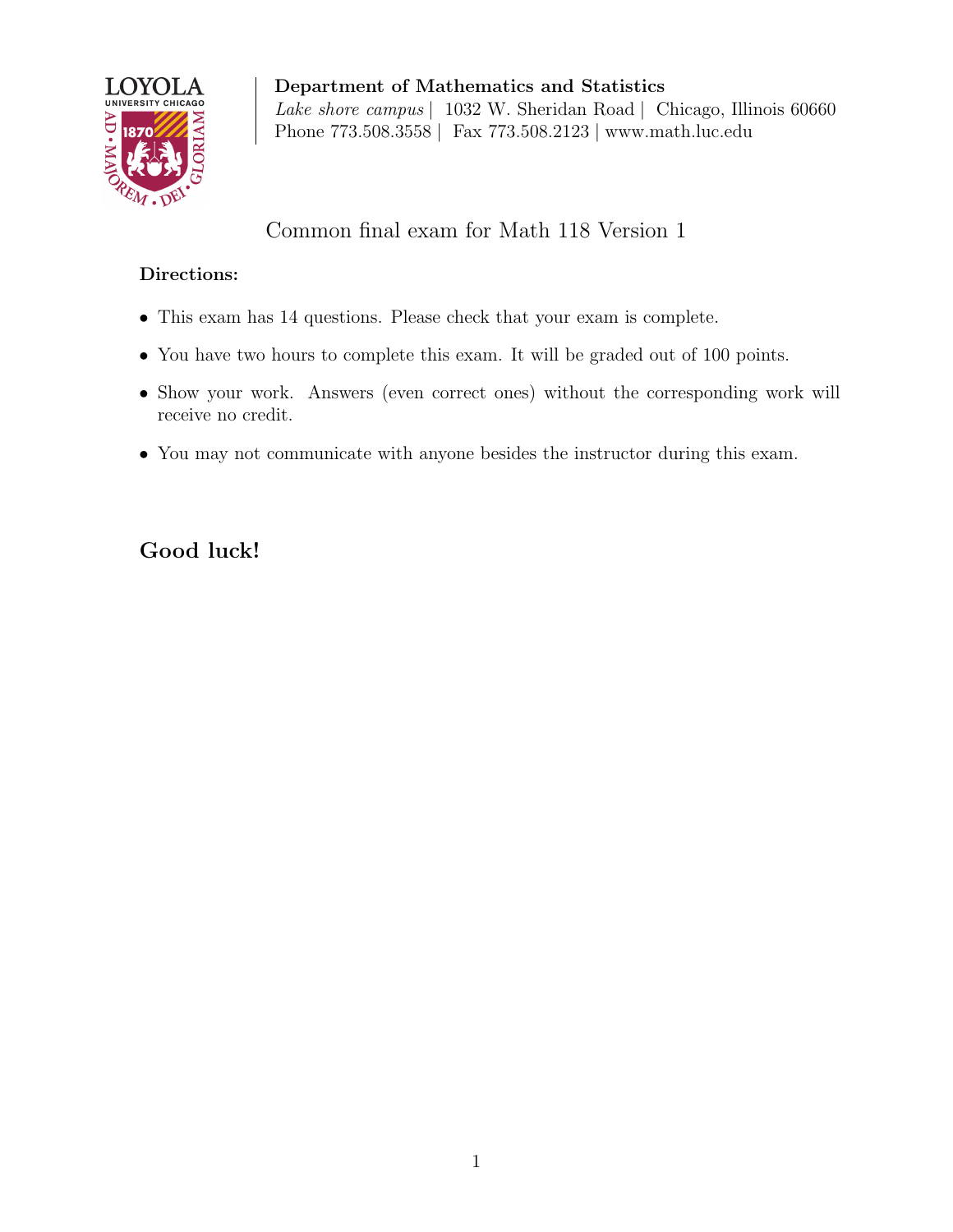- 1. (Points: 6) The number of asthma sufferers in the world was about 84 million in 1990 and 334 million in 2012. Let N represent the number of asthma sufferers (in millions) worldwide t years after 1990.
	- (a) Write a formula for  $N = f(t)$  as a linear function of year t after 1990. What is the slope? What does it tell you about asthma sufferers?
	- (b) Write a formula for  $N = q(t)$  as an exponential function of year t after 1990. What is the growth factor? What does it tell you about asthma sufferers?
	- (c) How many asthma sufferers are predicted worldwide in 2020 with the linear model? With the exponential model?
- 2. (Points: 6) Rank the following three bank-deposit options from best to worst.
	- (a) Bank A: 2% compounded daily
	- (b) Bank B: 2.1% compounded monthly
	- (c) Bank C: 2.05% compounded continuously
- 3. (Points: 6) Technetium-99m is a radioactive substance used to diagnose brain diseases. Its half-life is approximately 6 hours. Initially you have 200 mg of technetium-99m.
	- (a) Write an equation that gives the amount of technetium-99m remaining after t hours.
	- (b) Determine the number of hours needed for your sample to decay to 120 mg.
	- (c) Determine the concavity of the graph that models the quantity of technetium-99m using average rates of change over intervals of length 2 between  $t = 0$  and  $t = 6$ .
- 4. (Points: 6) A \$5000 investment earns 7.2% annual interest, and an \$8000 investment earns 5.4%, both compounded annually. How long will it take for the smaller investment to catch up to the larger one?
- 5. (Points: 6) Let  $f(x) = 3^x$  and  $g(x) = x^3$ .
	- (a) Complete the following table of values:

| $\cdot x$         | $-$ . | - |  |  |
|-------------------|-------|---|--|--|
| (x <sup>2</sup> ) |       |   |  |  |
| g(x)              |       |   |  |  |

(b) Describe the long-run behaviors of f and g as  $x \to -\infty$  and as  $x \to \infty$ .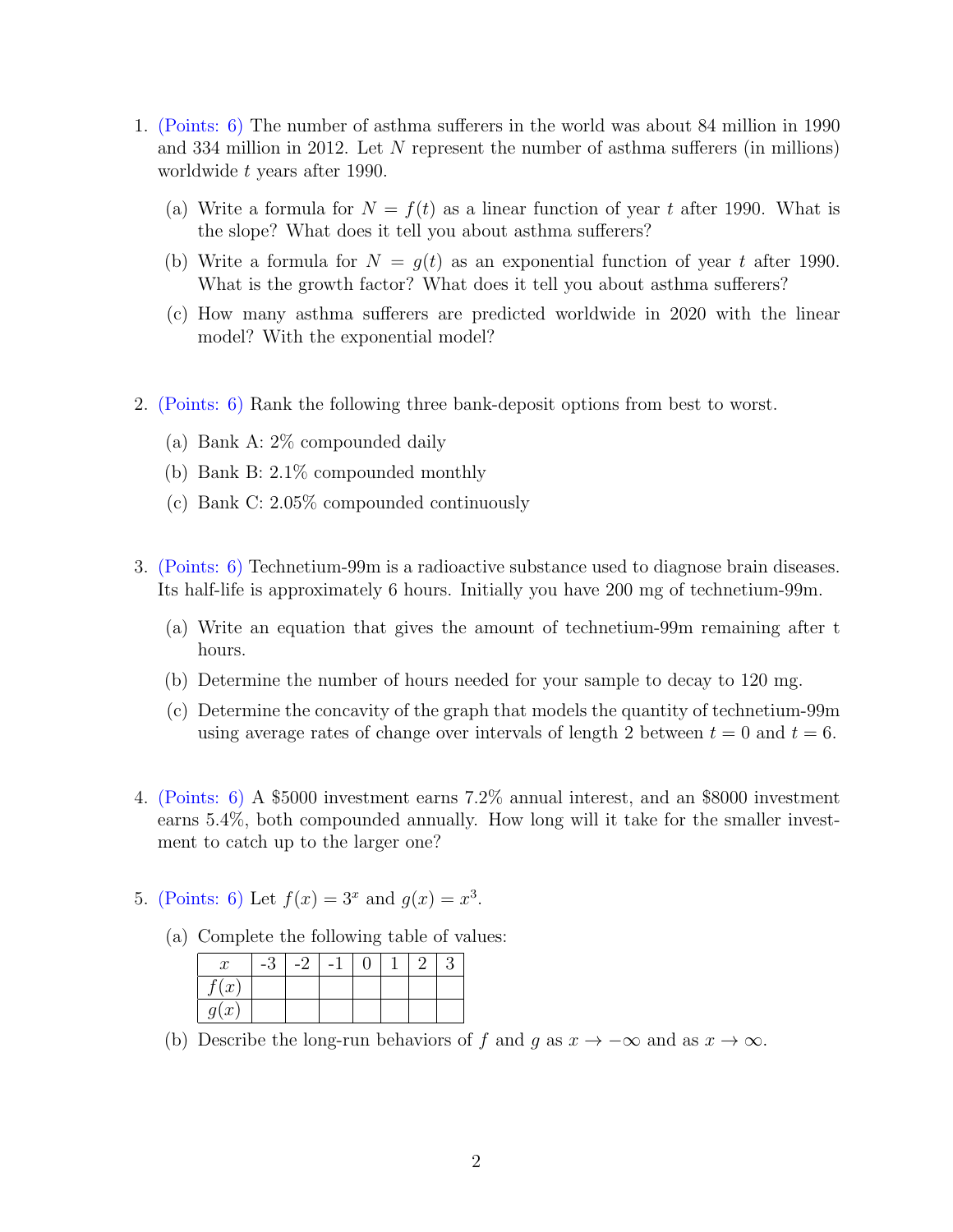- 6. (Points: 6) Find angles between  $0^{\circ}$  and  $360^{\circ}$  (but not  $240^{\circ}$ ) that have the same
	- (a) Cosine as  $240^\circ$ .
	- (b) Sine as 240◦ .
- 7. (Points: 6) The pressure, P (in  $lbs/ft^2$ ), in a pipe varies over time. Five times an hour, the pressure oscillates from a low of 90 to a high of 230 and then back to a low of 90. The pressure at  $t = 0$  is 90.
	- (a) Graph  $P = f(t)$ , where t is time in minutes. Label your axes.
	- (b) Find a possible formula for  $P = f(t)$ .
	- (c) By graphing  $P = f(t)$  for  $0 \le t \le 2$ , estimate when the pressure first equals 115  $lbs/ft^2$ .
- 8. (Points: 6) If  $\cos(\alpha) = -$ √  $3/5$  and  $\alpha$  is in the third quadrant, find the exact values for  $sin(\alpha)$  and  $tan(\alpha)$ .
- 9. (Points: 7) Without a calculator, evaluate the following exactly.
	- (a)  $\cos(\cos^{-1}(1/2))$
	- (b)  $\cos^{-1}(\cos(7\pi/6))$
- 10. (Points: 6) A surveyor must measure the distance between the two banks of a straight river. She sights a tree at point  $T$  on the opposite bank of the river and drives a stake into the ground (at point  $P$ ) directly across from the tree. Then she walks 50 meters upstream and places a stake at point  $Q$ . She measures angle  $PQT$  and finds that it is 58◦ . Find the width of the river.